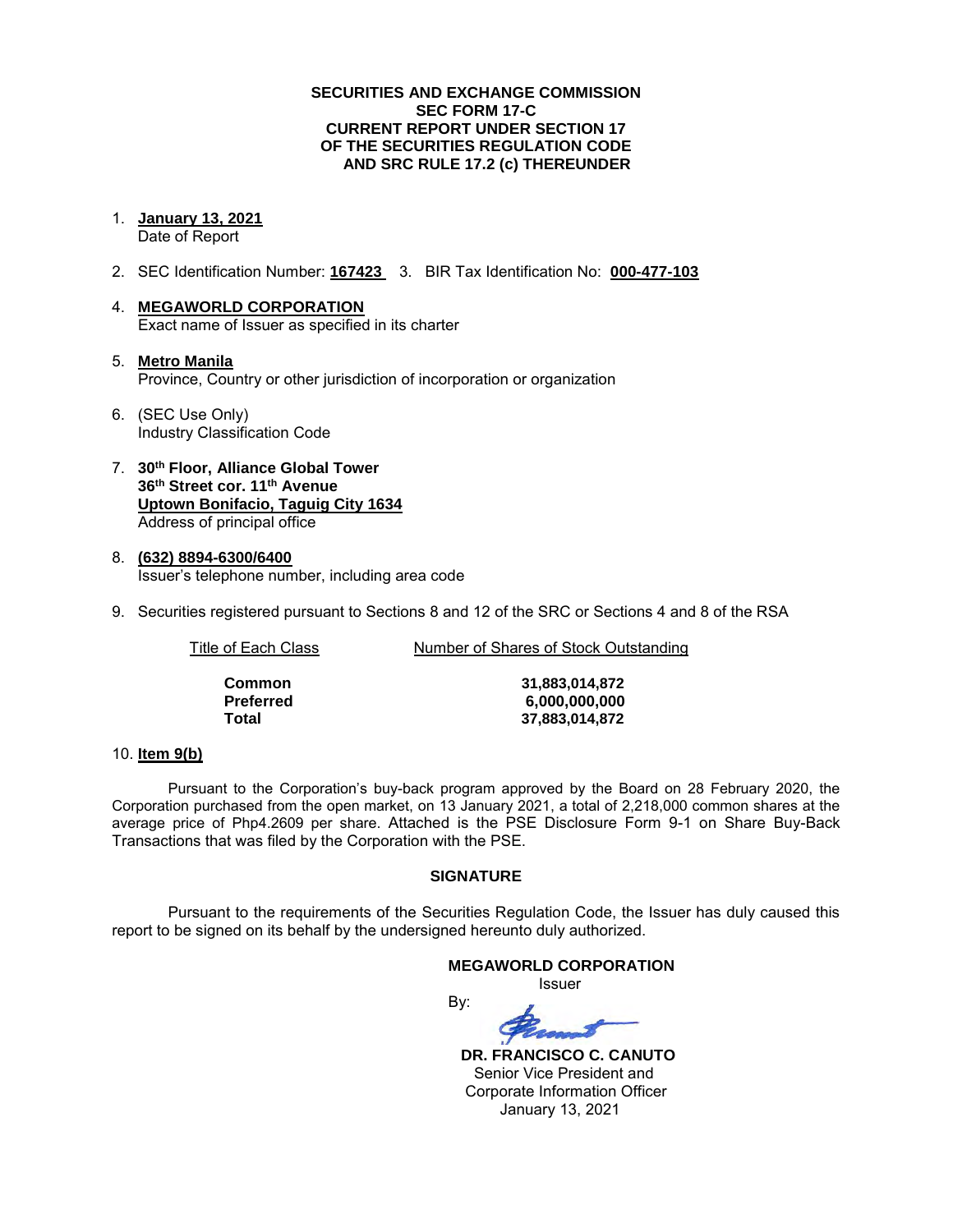## **SECURITIES AND EXCHANGE COMMISSION SEC FORM 17-C**

## **CURRENT REPORT UNDER SECTION 17 OF THE SECURITIES REGULATION CODE AND SRC RULE 17.2(c) THEREUNDER**

| 1. Date of Report (Date of earliest event reported)<br>Jan 13, 2021                                                                                                                                                         |                                                                                                   |  |
|-----------------------------------------------------------------------------------------------------------------------------------------------------------------------------------------------------------------------------|---------------------------------------------------------------------------------------------------|--|
| 2. SEC Identification Number                                                                                                                                                                                                |                                                                                                   |  |
| 167423                                                                                                                                                                                                                      |                                                                                                   |  |
| 3. BIR Tax Identification No.                                                                                                                                                                                               |                                                                                                   |  |
| 000-477-103                                                                                                                                                                                                                 |                                                                                                   |  |
|                                                                                                                                                                                                                             | 4. Exact name of issuer as specified in its charter                                               |  |
|                                                                                                                                                                                                                             | <b>MEGAWORLD CORPORATION</b>                                                                      |  |
|                                                                                                                                                                                                                             | 5. Province, country or other jurisdiction of incorporation                                       |  |
| <b>Metro Manila</b>                                                                                                                                                                                                         |                                                                                                   |  |
| 6. Industry Classification Code(SEC Use Only)                                                                                                                                                                               |                                                                                                   |  |
| 7. Address of principal office<br>30th Floor, Alliance Global Tower 36th Street cor. 11th Avenue Uptown Bonifacio,<br><b>Taguig City</b><br><b>Postal Code</b><br>1634<br>8. Issuer's telephone number, including area code |                                                                                                   |  |
| (632) 8894-6300/6400                                                                                                                                                                                                        |                                                                                                   |  |
|                                                                                                                                                                                                                             | 9. Former name or former address, if changed since last report                                    |  |
| N/A                                                                                                                                                                                                                         |                                                                                                   |  |
|                                                                                                                                                                                                                             | 10. Securities registered pursuant to Sections 8 and 12 of the SRC or Sections 4 and 8 of the RSA |  |
| <b>Title of Each Class</b>                                                                                                                                                                                                  | Number of Shares of Common Stock Outstanding and Amount of Debt Outstanding                       |  |
| Common                                                                                                                                                                                                                      | 31,883,014,872                                                                                    |  |
| Preferred                                                                                                                                                                                                                   | 6,000,000,000                                                                                     |  |
|                                                                                                                                                                                                                             | 11. Indicate the item numbers reported herein                                                     |  |
| Item $9(b)$                                                                                                                                                                                                                 |                                                                                                   |  |

The Exchange does not warrant and holds no responsibility for the veracity of the facts and representations contained in all corporate disclosures, including financial reports. All data contained herein are prepared and submitted by the disclosing party to the Exchange, and are disseminated solely for purposes of information. Any questions on the data contained herein should be addressed directly to the Corporate Information Officer of the disclosing party.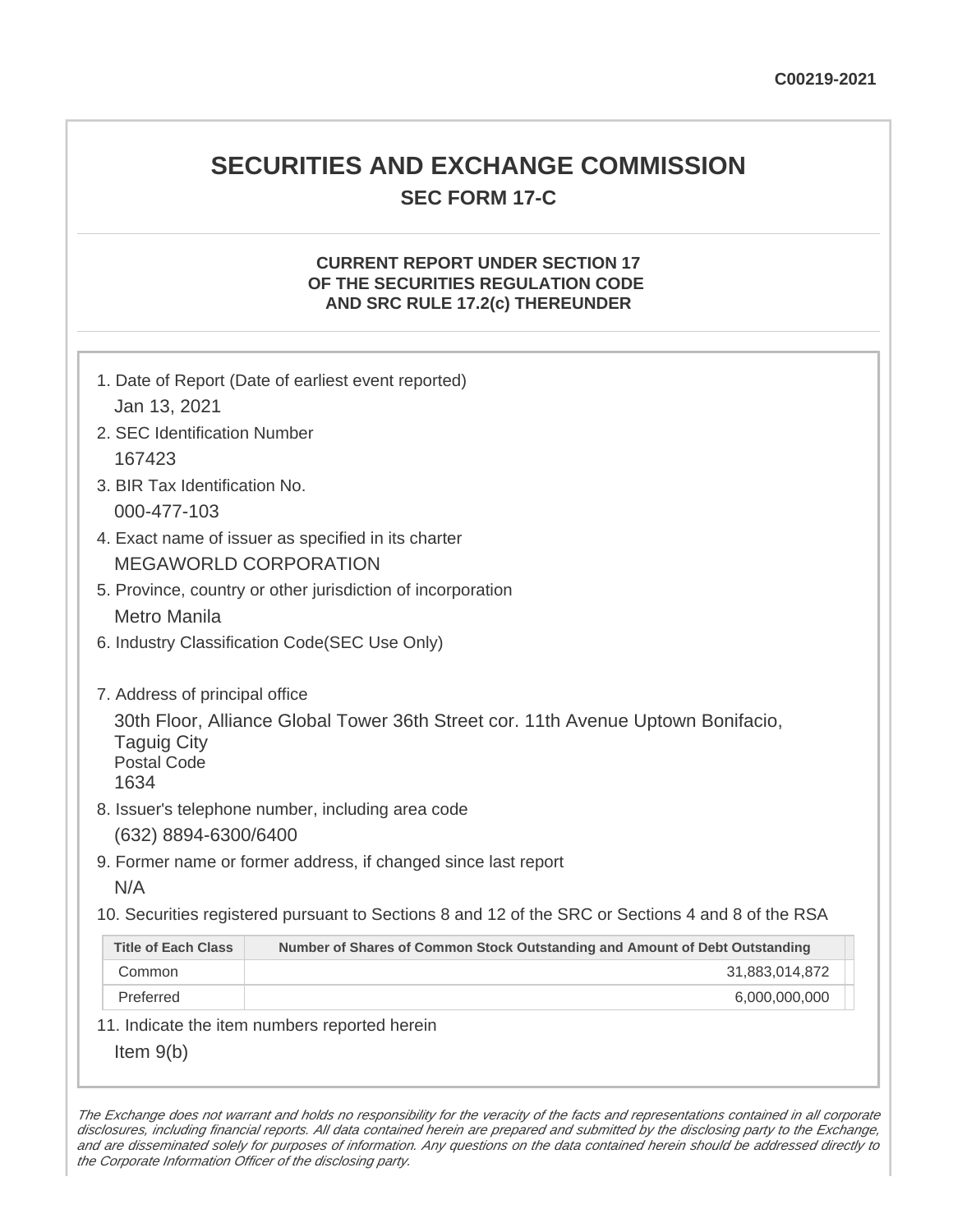

# **Megaworld Corporation MEG**

## **PSE Disclosure Form 9-1 - Share Buy-Back Transactions References: Section 9 of the Revised Disclosure Rules**

**Subject of the Disclosure**

Share Buy-Back Transactions

**Background/Description of the Disclosure**

Pursuant to the Corporation's buy-back program approved by the Board on 28 February 2020, the Corporation purchased from the open market, on 13 January 2021, a total of 2,218,000 common shares at the average price of Php4.2609 per share.

## **Type of Securities**

- **☑** Common
- □ Preferred N/A
- D Others N/A

### **Details of Share Buy-Back Transaction(s)**

| <b>Date of Transaction</b> | <b>Number of Shares Purchased</b> | <b>Price Per Share</b> |
|----------------------------|-----------------------------------|------------------------|
| Jan 13, 2021               | 1,316,000                         | 4.2900                 |
| Jan 13, 2021               | 369,000                           | 4.2600                 |
| Jan 13, 2021               | 82,000                            | 4.2500                 |
| Jan 13, 2021               | 23,000                            | 4.2400                 |
| Jan 13, 2021               | 35,000                            | 4.2300                 |
| Jan 13, 2021               | 51,000                            | 4.2200                 |
| Jan 13, 2021               | 12,000                            | 4.2100                 |
| Jan 13, 2021               | 12,000                            | 4.2000                 |
| Jan 13, 2021               | 33,000                            | 4.1900                 |
| Jan 13, 2021               | 43,000                            | 4.1800                 |
| Jan 13, 2021               | 55,000                            | 4.1700                 |
| Jan 13, 2021               | 61,000                            | 4.1600                 |
| Jan 13, 2021               | 31,000                            | 4.1500                 |